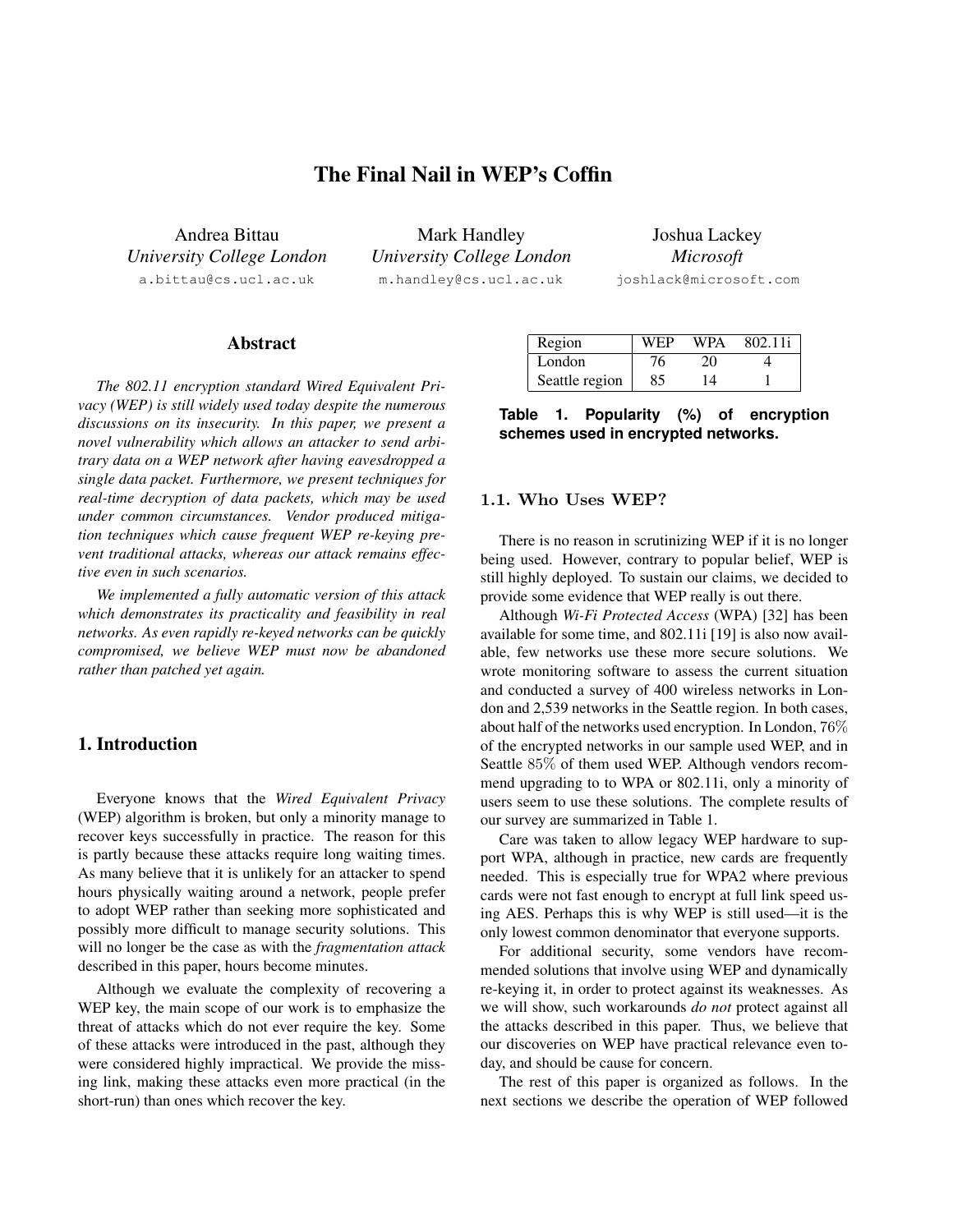

**Figure 1. WEP encryption.**

by a history of how it has been attacked. Our fragmentation attack is described in Section 2 which details how to transmit data, decrypt and ultimately recover the key. Section 3 analyzes the practical issues we needed to address to successfully implement the attack. Results, including cracking times, are presented in Section 4. In Section 5 we summarize the lessons learnt from WEP's history and we conclude in Section 6.

# 1.2. WEP Operation

WEP is a stream cipher used to encrypt the data portion of data packets in 802.11 networks. The 802.11 header is always in clear-text and both management and control frames are transmitted unscrambled. WEP uses RC4 [28] and the 802.11 standard [17] specifies a 40-bit pre-shared key, although 104-bit keys are commonly used today. Figure 1 shows the process of encryption. A *seed* is constructed by pre-pending a 24-bit *Initialization Vector* (IV) to the secret key. This seed is used to set up RC4's state via the *Key Scheduling Algorithm*. The output of RC4's *Pseudo Random Generation Algorithm* (known as a *keystream*) is XORed with the clear-text to produce the cipher-text. Before encryption, a checksum (CRC32) of the data is appended to the message body and encrypted with it. Decryption is similar: the cipher-text is simply XOR-ed with the keystream, and the CRC is checked.

The IV chosen for producing RC4's seed is pre-pended in clear-text in the payload being sent. Normally, each data packet will have a different IV. In practice, implementations tend to use a linear counter for their IV generation. This counter increments by one, each time a packet is sent.

#### 1.3. Keystream Details

Each different IV produces a different keystream, since the RC4 seed will have changed. A single secret key will therefore produce  $2^{24}$  different keystreams. In essence, both WEP encryption and decryption are an XOR with one of these keystreams. To decrypt a packet, the keystream produced from the IV specified in the packet must be XOR-ed with the cipher-text. To encrypt a packet, the requirements are more relaxed: XOR the clear-text with *any* keystream. Although a normal station should not do so, it is possible to know a single keystream and transmit many different packets using the same keystream and IV. Thus, by recovering one keystream, an attacker may transmit any data and also decrypt payloads which use that keystream.

XOR (denoted as ⊕) has the property that *cipher* ⊕ *clear* = *keystream*. Therefore, one way of recovering the keystream is by knowing the cipher-text and clear-text and by performing a XOR of the two. The cipher-text can be obtained by eavesdropping a packet. If the keystream is recovered from that cipher-text, then transmission may occur by always re-using the IV from the captured packet. That keystream may also be used to decrypt any future packets using that IV. However, the problem in calculating the keystream from the cipher-text is knowing the clear-text.

## 1.4. History of WEP Attacks

WEP has a long history of vulnerabilities and "fixes". Initial attacks did not seem very practical, so vendors preferred not to invest in shipping new security solutions, but rather, they provided patches to mitigate these difficult to achieve attacks. Attacks evolved over time, and new ones were discovered, posing more serious threats to WEP. Once again, the industrial response was in providing further mitigation techniques. In the following sections we summarize the main problems WEP faced and how vendors responded.

#### 1.4.1. Brute-force

The most naive attack is a *brute-force* which tries all possible keys until the correct one is found. The 802.11 standard specifies a 40-bit WEP key. An exhaustive search on a single modern machine would require less than a month to complete—not impossible, especially if the task is distributed. It was noted that many implementations had an option of entering a human readable pass-phrase which would then be converted into a WEP key. Some of these implementations made use of a conversion algorithm which would generate keys with only 21 bits of entropy [30]. Other implementations would convert a pass-phrase into a hex key by using the ASCII values of its characters. These non-standard mechanisms for entering a pass-phrase often reduced considerably the difficulty of brute-force attacks. Perhaps, a standardized algorithm for hashing a pass-phrase into a WEP key would have prevented simple brute-force attacks, and would even have been useful (humans tend to prefer passwords rather than hex digits). Vendors provided support for 104-bit WEP which was effective against bruteforce.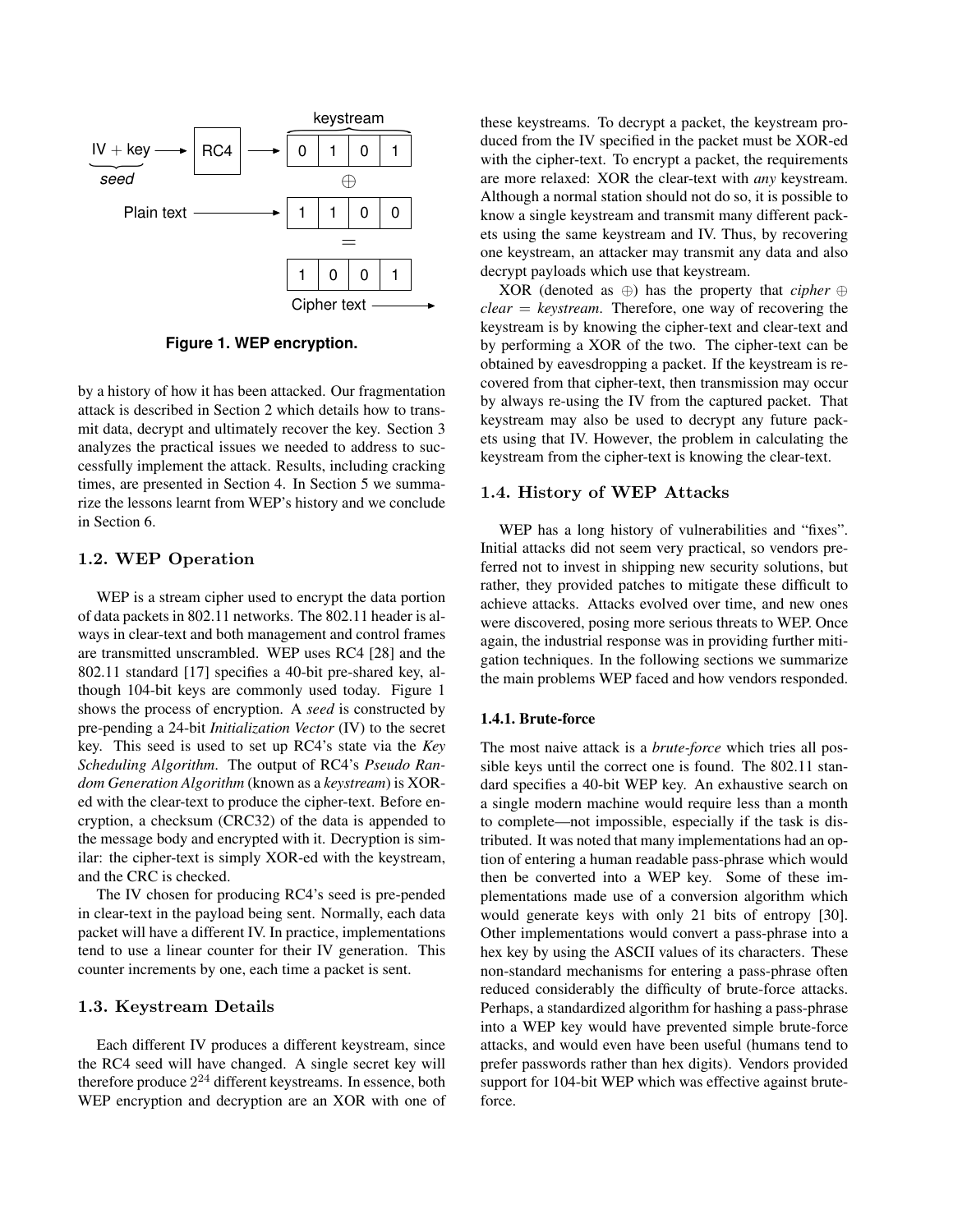#### 1.4.2. Keystream re-use

Cryptanalysis on WEP demonstrated that the algorithm's security is independent from its key [21, 11]. Early attempts to improve WEP's security by increasing its key size were therefore futile. If a keystream is recovered, it is possible to decrypt data which uses that keystream, and to transmit. The clear-text must be known in order to recover a keystream. There was no major concern for these vulnerabilities because it was considered impractical to know the clear-text of data.

Mechanisms for reliably discovering a keystream were later discovered [2, 8, 27]. The most practical relied on *Shared Key Authentication* to be enabled, which was a mechanism for preventing un-authorized access to a network. In this scheme, the AP sends a clear-text challenge to the authenticating peer. The peer authenticates by responding with the encrypted version of the challenge. By snooping this transaction, the attacker has a cipher-text and plain-text pair which he may XOR in order to recover a keystream. The 802.11 standard identifies this scenario and discourages stations for re-using the IV from this handshake, since future traffic using it may be decrypted. What it fails to mention is that an attacker may transmit indefinitely by using that keystream.

The response to this attack was to discourage the use of this authentication scheme and to use mechanisms such as SSID cloaking and MAC address filters. Of course, this approach is flawed—eavesdropping an association request and spoofing a MAC address are both trivial. There was no real pressure to eliminate the problem of keystream re-use. The main argument was that a network has  $2^{24}$  keystreams making the complete attack too complex. Despite the observation made that in practice clients use a limited number of these keystreams, re-use still was not seen as a major threat.

#### 1.4.3. Weak IV Attacks

Further study on WEP revealed that the key could be calculated [13]. This attack required gathering  $\approx 1,000,000$ packets of which some used "weak" IVs. Actually, these RC4 properties were first noted four years before WEP became available [31]. A single weak IV reveals a correct key byte 5% of the time. By gathering a high number of statistics (IVs) the most probable key may be calculated. Weak IVs were seen as a major threat to WEP, perhaps because for the first time there was an automated tool which could recover the key. Now even technically unskilled hackers could compromise a network. The response was in building hardware which would filter these weak IVs. By patching this issue, vendors have just made the keystream re-use vulnerabilities more serious—there are now even fewer than  $2^{24}$  keystreams. The weak IV attack was nevertheless mitigated, since only in certain circumstances and after having gathered a great deal of statistics, could the key be recovered. It could take days.

It turned out that there were more weak IVs than the ones originally published [15]. Vendors had to implement new filters although the problem was already becoming obvious. A single legacy host could compromise the entire network. Furthermore, weak IVs which yielded correct results with higher probability (13%) were noticed [29] although their details were never published. Vendors could not implement filters for IVs which were privately being exploited [5, 24] although their only salvation was the fact that these attacks still required long waiting times ( $\approx$ 500,000 packets). These IVs were later rediscovered and made public [23].

In practice, even after the public releases of tools which used high probability IVs, a large number of packets ( $\approx$ 1, 000, 000) could still be needed to recover the key. This is due to the fact that most hardware filters the old weak IVs, so the attacker can only use the new IVs. The hardware protections and the discovery of the new IVs effectively canceled each other out. We still have not seen hardware which filters the higher probability IVs. Perhaps, this is so because the public implementations which exploit these IVs do not use use filters, whereas the previous generation of tools did, allowing vendors to simply copy the filter.

#### 1.4.4. Modern Attacks

There are two main problems with the attacks of the past. One is how to recover a keystream reliably and the other is how to speed up the weak IV attack. Both have been solved. It is possible to recover one byte of keystream after sending at most 256 packets [22, 1] (a method will be described in Section 2.4.2). To speed up the weak IV attack, it is possible to replay WEP packets. If a packet which elicits a response is replayed, traffic will be generated on the network and the attacker no longer needs to passively wait for data—he can actively cause traffic which may use a "weak IV".

At this point, vendors realized that WEP was dead. A skillful attacker can compromise a network in hours by using these vulnerabilities. However, the mitigation process continued as it was realized that if a WEP key is changed often enough, it was possible to eliminate the practical threat—attackers will not have enough time to compromise the network. EAP based solutions which frequently re-key emerged and are being recommended by vendors [10, 9, 18].

#### 1.4.5. Our Contribution

We discovered a novel attack which may compromise a WEP network quickly and reliably. Our *fragmentation attack* is still applicable against networks which re-key frequently, since it may be performed almost instantly. By publishing this work we hope it becomes obvious that WEP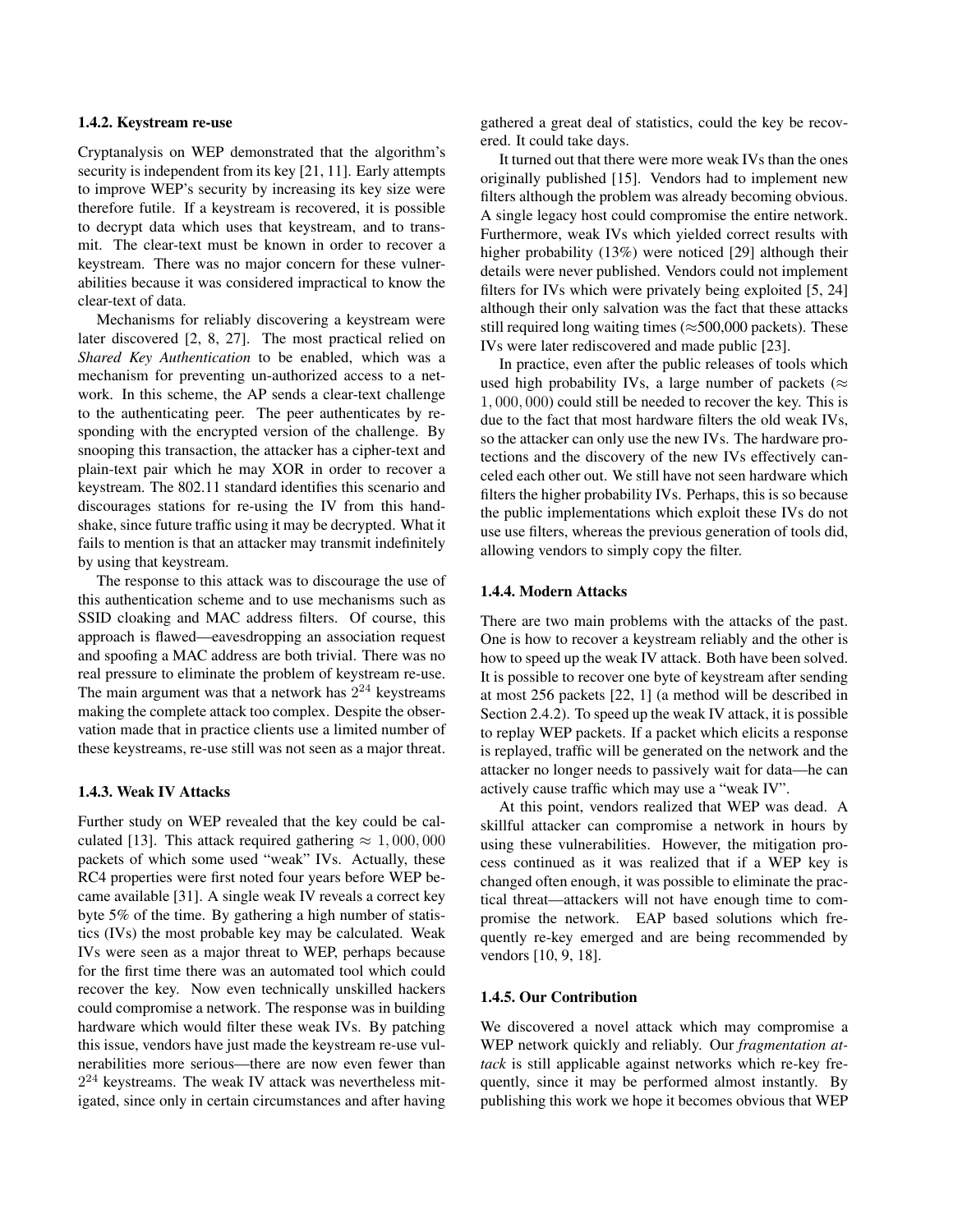| 0xAA 0xAA 0x03 0x00 0x00 0x00 0x08 |                |  |          |  |            |
|------------------------------------|----------------|--|----------|--|------------|
|                                    | DSAP SSAP CTRL |  | ORG code |  | Ether type |

**Figure 2. LLC/SNAP header contained in practically all 802.11 data frames.**

must not be used and patches to it will not solve the core issues. Furthermore, we hope this paper serves as a case study as to what happens in practice when things go wrong. Even though attacks only seemed theoretical back in 2000, serious action had to be taken immediately. Until today, advances have been made in breaking WEP but there has not been such a push in trying to eliminate it completely.

# 2. The Attack

In the next sections, we describe a series of attacks which may be used to transmit and decrypt data on a WEP network. In general, transmission is simple and the complexity of decryption is what distinguishes attacks.

We begin by presenting a further design flaw in WEP layer 2 fragmentation. We illustrate how it may be used on its own in order to compromise a network. Following this, we discuss how fragmentation can interplay with other attacks. We group attacks into two classes: those that fully compromise a network without recovering the WEP key, and those that recover the key.

## 2.1. Known Plain-text in Packets

Our fragmentation attack requires knowledge of a small portion of keystream. After that, transmission of arbitrary data may occur. Many keystream based attacks were thought impractical because they required plain-text knowledge. Our attack will have a different fate since such knowledge can be as minimal as a couple of bytes, which turn out to be readily available.

The initial portion of 802.11 packets is virtually constant. A packet commences with an LLC header followed by SNAP as shown in Figure 2. These two headers occupy the first eight bytes of a packet. The only "unknown" field is the *ethertype* which occurs at the end of the SNAP header. The ethertype will normally be either ARP or IP. ARP packets are easily distinguished by their fixed size of 36 bytes and are usually destined to a broadcast address. Some hardware pads short packets to a minimum length, making ARP packets longer. By inspecting the MAC address prefix of the AP, one can determine the hardware being used [16] and may judge whether or not short packets are being padded. Since we can differentiate between IP and ARP based on



**Figure 3. Transmitting a single logical packet in multiple 802.11 fragments.**

the length of the packet, we assume that for each packet at least the first eight bytes of plain-text is known.<sup>1</sup>

By intercepting a packet and knowing the first eight bytes of plain-text, eight bytes of keystream may be calculated by performing clear-text  $\oplus$  cipher-text. By using this keystream, it is now possible to send eight bytes of encrypted payload. The payload will be composed of four bytes of data followed by its CRC32. Nothing practical can be achieved by sending four data bytes since the LLC/SNAP header alone requires eight bytes. Therefore, this result was never considered to be an issue.

#### 2.2. Fragmentation in 802.11

Little scrutiny has been done on how WEP interacts with the rest of the 802.11 protocol. Most of the past attacks focused solely on WEP's weak cryptographic properties. However, it is exactly in this interaction that WEP's largest flaw emerged—802.11 may be used against WEP.

The 802.11 standard specifies fragmentation at the MAC layer and each fragment is encrypted independently. It is possible to send multiple 802.11 fragments (up to a maximum of 16) each using the same keystream. By sending payloads in eight byte fragments, it is possible to inject  $4 \times 16 = 64$  bytes of data (each payload requires a CRC32).

Therefore, after snooping one data packet, the attacker is able to recover at least eight bytes of keystream. By using 802.11 fragmentation, the attacker may immediately transmit up to 64 bytes of arbitrary data. Figure 3 illustrates 802.11 fragmentation.

The 802.11i standard motivates the TKIP MIC by noting that WEP was vulnerable to "Fragmentation attacks" [19]. We still wonder what exactly they referred to, and whether they knew about this attack. All we know is that we informed CERT about this issue back in 2003, although we were never properly followed up.

<sup>&</sup>lt;sup>1</sup>In reality much more is known. For example, ARP packets contain plenty of known information, especially because MAC addresses are cleartext in the 802.11 header.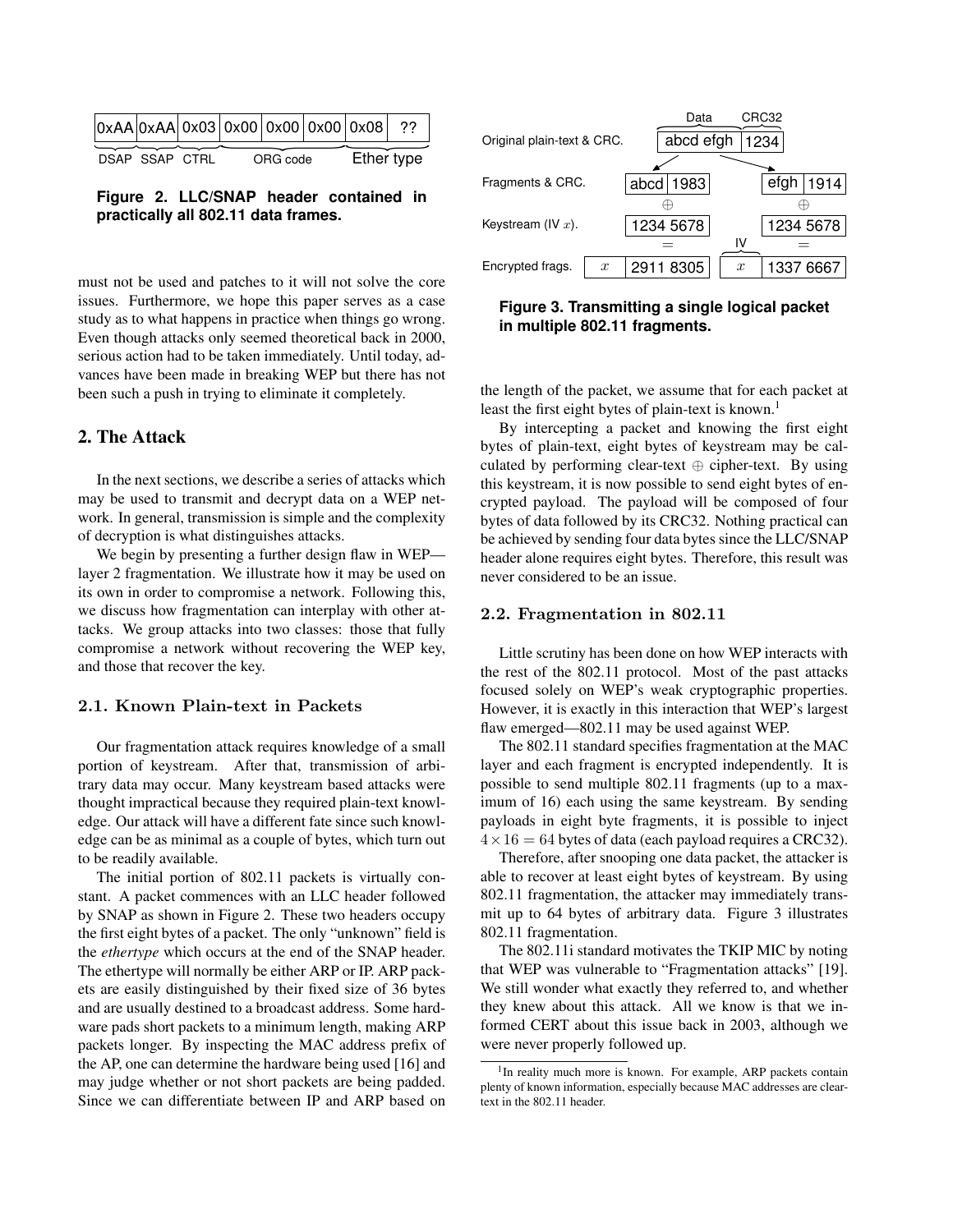#### 2.3. Pure Fragmentation Attack

We now analyze how the fragmentation technique may be used alone in attacking WEP networks connected to the Internet. Broadly speaking, an attacker desires two things: to be able to transmit and decrypt data. Fragmentation permits both.

Transmission is trivial and does not require Internet connectivity. The attacker needs to eavesdrop one data packet and recover eight bytes of keystream. This is easily accomplished since the first eight bytes of clear-text are known and the cipher-text has been intercepted. After that, the attacker may use 802.11 fragmentation for transmitting data of up to 64 bytes. IP fragmentation may be used on top for sending larger packets.

Traffic may also be decrypted in real-time using 802.11 fragmentation, provided that the 802.11 network is connected to the Internet. To do this, an attacker can use the AP to decrypt. Suppose that the attacker has eavesdropped an encrypted packet  $x$  and wishes to decrypt it. Clearly the AP knows the encryption key, and if the attacker replayed the packet, the AP would decrypt it. By itself, this would not be useful, as the replayed packet would simply be forwarded to its original destination. However, the attacker can use fragmentation to simply prepend an additional IP header to the front of the eavesdropped packet. With 802.11, only the data portion is encrypted, and there is no sanity check in order to ensure that what was originally a complete payload cannot be replayed as a fragment. Upon reception, the AP will decrypt both the new header and the original packet  $x$ , and reassemble them into a single packet. If the new header contains an Internet address, the AP will send the packet there in clear-text (WEP protects only the wireless link). If the attacker controls the Internet host the packet was sent to, he can recover the clear-text of  $x$ .

This may be accomplished by constructing an IP header in four byte fragments using the recovered eight bytes of a keystream, followed by a further larger fragment containing the entire unmodified encrypted payload  $x$ . The AP will decrypt, de-fragment, and send off the data to the Internet in the clear. Figure 4 illustrates this process, although for clarity, only one fragment is drawn for the IP header. In the following sections, we will address some of the details regarding the decryption strategy of this attack.

## 2.3.1. Forwarding to the Internet

To transmit to an Internet host, two pieces of information are required: the router's MAC address and a source IP address. Obtaining the router's MAC address is not difficult, especially since the 802.11 header which contains MAC addresses is always in clear-text. Often, the AP itself will act as a router and its MAC address may be obtained from the



**Figure 4. Decryption by using the AP to resend data in clear-text to the Internet.**

802.11 header in its Beacon frames. Another possibility is determining which MAC address seems the most popular and infer it being an Internet gateway.

Depending on the network configuration, a correct source IP address may not be needed for transmission. Some public IP networks allow IP spoofing, and many NATs translate all packets they route, regardless of their source address. In Section 2.4.2, we present other techniques for obtaining the router's MAC address and a source IP address.

#### 2.3.2. Redirecting MTU Packets

Decrypting data by prepending an IP header will not work for packets which will exceed the *Maximum Transmission Unit* (MTU) size. Only packets no longer than 28 bytes less than the MTU may be re-sent, since at least 20 bytes are required for prepending the IP header, and the decrypted payload will include the LLC/SNAP header. In practice, this is not a limitation. Firstly, attackers will want to decrypt authentication data, which is normally transmitted in short packets (*e.g.* POP3 credentials). Secondly, many APs act as routers and will IP fragment the larger than MTU payload when forwarding it. For completeness though, we discuss techniques which may be used to re-direct even MTU-sized packets.

Bit-flip destination address. The first technique is to bitflip the destination IP address in the original payload directly. The problem is knowing the original destination and IP checksum. For TCP flows, the attacker could intercept the SYN ( $\approx$  40 bytes) and redirect it to the Internet using our technique. If the attacker has an out-of-band reverse channel, such as GPRS, then the original IP addresses are now known. The techniques presented by Borisov *et al.* may then be used to bit-flip the destination address of future packets [8].

It is also possible to receive this information back using covert signaling from the attacker's Internet "buddy" host. Although the attacker does not know the contents of the now-encrypted incoming messages, he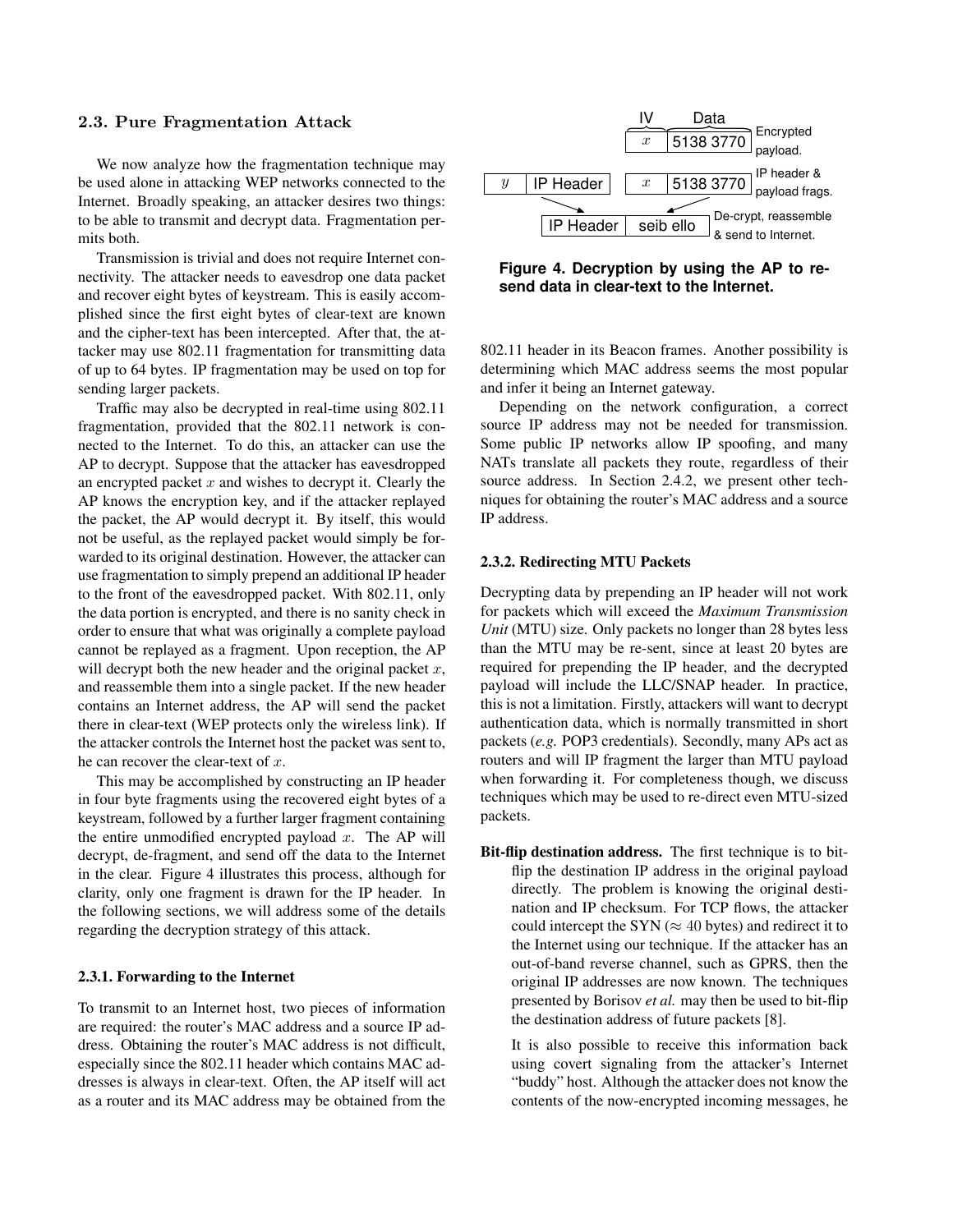may see their length which can be used to encode data. To do this, the attacker must choose a valid source address—in Section 2.4.2 we will show how this too can be achieved.

- Chop-Chop. There is a mechanism by which packets may be truncated while still keeping them valid [22]. This proceeds a byte at a time by dropping a byte, guessing its clear-text, and calculating the change to the payload which yields a valid message. The payload change is dependent only on the byte being chopped. For each  $\leq$  256 packets sent, the payload can be truncated by one byte. By chopping 28 bytes from the tail of the message, it is now possible to prepend an IP header and a new LLC/SNAP header.
- ICMP "packet too big". With *Path MTU Discovery* [26], TCP packets are sent with the *Don't Fragment* bit set. If a router with a low MTU needs to fragment such a packet, it drops it and sends back an ICMP "packet too big" message. The TCP sender will reduce its *Maximum Segment Size* to the new path-MTU as indicated in the ICMP message and send future data in smaller chunks.

The ICMP message contains 64 bits of the TCP header of the packet that was too large. In theory, the sender might check some of these bits. However, in our experiments with Linux 2.6, FreeBSD 5.4, Windows XP SP1 and MacOS X Tiger, none of the implementations did any real sanity checking on this information, so long as the encapsulated destination IP address was correct. We can decrypt the IP header directly by relaying the small TCP SYN packet. None of the remaining TCP information in the ICMP message needs to be valid.

It is therefore trivial to spoof such an ICMP message and lower the MTU for a particular destination. Since the victim will now transmit arbitrarily smaller packets for that destination, an IP header may be prepended to them allowing them to be decrypted.

#### 2.3.3. Summary of Fragmentation-only Attack

In short, after eavesdropping a single packet, it is possible to send arbitrary data immediately. In the case that the network is connected to the Internet, and the attacker knows the router's MAC address and the network's IP prefix, it is possible for the attacker to capture data and re-send it to the Internet, where it will arrive in clear-text. Therefore, frequent WEP re-keying, even on a per-minute basis, is not sufficient to prevent this attack completely since it may be performed in real-time. We summarize the attack as follows:

Requirements. For decryption, the network must be connected to the Internet. The router's MAC address and a source IP address are needed. Techniques for obtaining these parameters are discussed in Section 2.4.2.

- Recover Keystream. Eavesdrop a packet. If the packet's length is 36 bytes, $2$  its type is ARP, otherwise it is IP. Recover eight bytes of keystream by performing a XOR of the first eight bytes of cipher-text and the known plain-text for ARP or IP (depending on the packet's length).
- Transmit. Transmit data by sending multiple eight-byte 802.11 fragments, using the keystream recovered. If a large IP packet needs to be sent, IP fragmentation may be used in conjunction.
- Decrypt. Eavesdrop a packet to decrypt. Send an IP header, destined to a controlled Internet host, in multiple 802.11 fragments using a known keystream. Send the eavesdropped packet as the last fragment. The Internet host will receive the payload as clear-text.

## 2.4. Keystream Based Attacks

The limitation of the pure fragmentation attack is that it requires co-operation of an Internet host for decrypting data. It is not applicable to private networks. In the following sections, we illustrate how fragmentation may aid keystream based attacks. These allow compromising networks, even without Internet connectivity.

The basic idea is to discover either all possible keystreams (dictionary attack) or specific ones. If a packet is eavesdropped and the attacker knows its corresponding keystream, he may XOR the two and obtain the plain-text.

#### 2.4.1. Discovering Keystreams

The practical problem with past keystream based attacks is that there was no immediate method for recovering a single full (1500 byte) keystream. Furthermore, since a network uses at most  $2^{24}$  keystreams, attacks which built a dictionary of all these keystreams were considered impractical since one would need to know 16M cipher-text and plaintext pairs. With fragmentation, recovering a single full keystream takes seconds. One could then use this knowledge to recover other keystreams.

Consider sending a large broadcast frame in small fragments. The AP will reassemble it and relay it as a single large frame, since it has no need to fragment it. If the attacker originated such a frame, the clear-text is obviously known to him. By eavesdropping the frame relayed by the AP, the attacker can recover the keystream for the new IV chosen by the AP. This process is illustrated in Figure 5.

<sup>&</sup>lt;sup>2</sup>See Section 2.1 regarding hardware which pads short packets.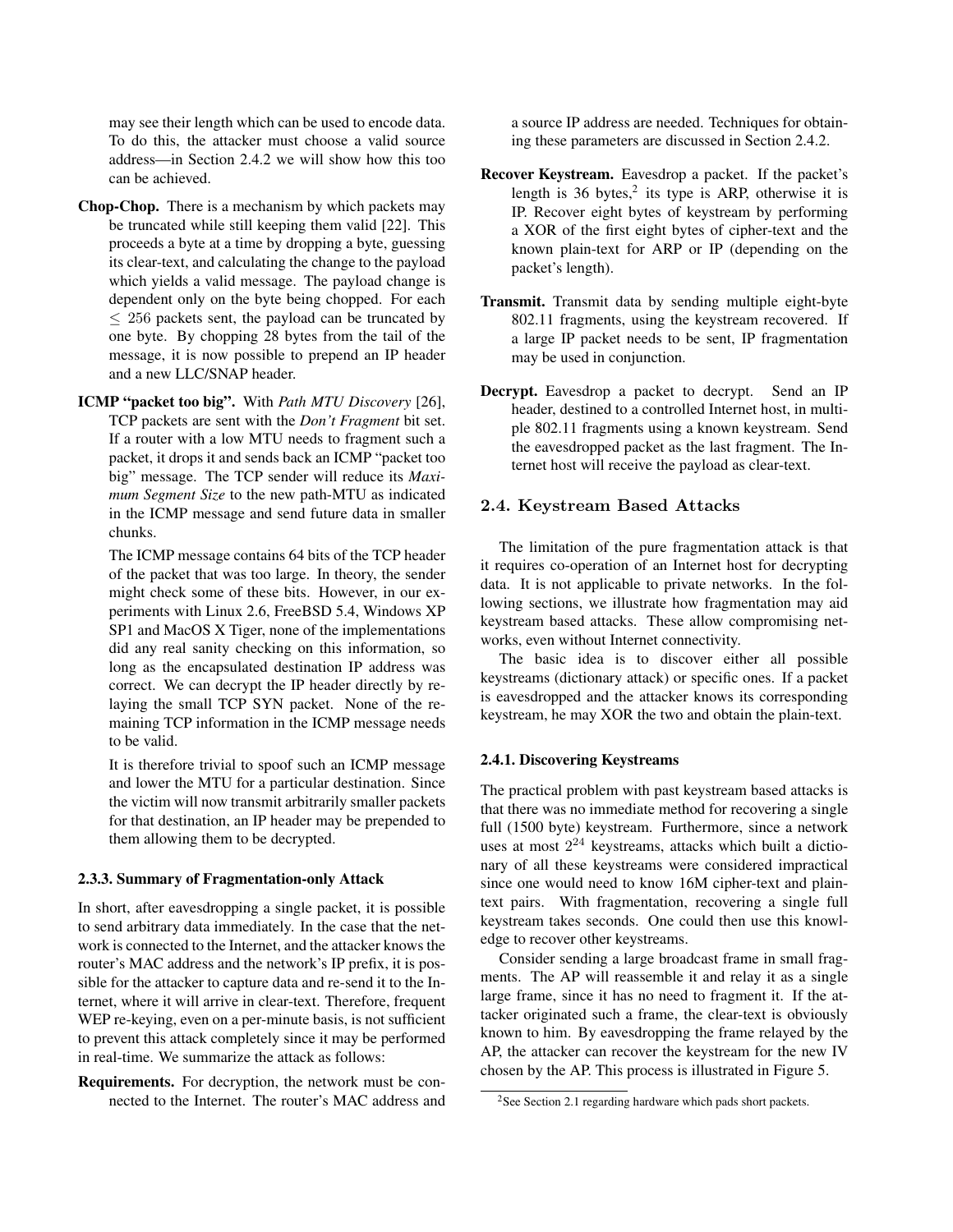

**Figure 5. Discovering a keystream by causing the AP to relay broadcasts.**

If 64 bytes of data were sent in 4-byte fragments, the AP will relay a single 68 byte payload (4 bytes for the CRC32). The attacker can now send 64 bytes in each of 16 fragments, resulting in a 1028 byte relayed frame. Therefore, by sending a total of 34 fragments, 1500 bytes of keystream are recovered. Fragmentation therefore enables an attacker to discover a 1500 byte keystream almost immediately, after having eavesdropped a single data packet.

To recover other keystreams, the attacker can now send 1500 bytes (without needing fragmentation) and snoop the relayed version from the AP, which will most likely use a different IV. By sending  $\approx 2^{24}$  (16M) packets, a complete IV dictionary may be built. In practice, stations initialize their IV to zero and increment it by one for each packet sent. Therefore, if stations remain on a network for a limited amount of time, possessing a small number of keystreams may enable decryption of their traffic.

#### 2.4.2. Discovering a Specific Keystream

When building the IV dictionary via broadcasts, a new keystream is recovered each time (since the AP chooses its next IV when relaying). At times, it is necessary to decrypt a specific packet. Doing so requires knowledge of a particular keystream which may not yet have been recovered.

One decryption mechanism is Chop-Chop [22] which discovers the keystream of a packet back to front. Our approach is similar but works front to back.<sup>3</sup> We find it more useful, especially when seeking for data in the initial portion of the payload.

The technique proceeds as follows. Suppose that an encrypted payload which uses an unknown keystream has been eavesdropped and needs to be decrypted. The initial eight bytes of its keystream may be recovered, since their plain-text is generally known (as previously described). Therefore, a broadcast packet with eight bytes of payload



**Figure 6. Expanding a specific keystream in a linear amount of time.**

which uses that keystream may be sent. The AP will relay it since the packet is valid. One can guess the next byte of the keystream and send a longer broadcast packet by using the extended keystream. If the guess is correct, the AP will relay it. After at most 256 guesses, the AP will relay one of them. Therefore, one can determine the next keystream byte and proceed by recovering the byte following that. After the whole keystream has been recovered, the plain-text of the eavesdropped packet may be revealed with a XOR operation between the cipher-text and the newly discovered keystream.

Instead of using a timer to determine whether or not the AP relayed the current guess, one can exploit the fact that MAC addresses are in the clear in the 802.11 header. All 256 guesses for the next keystream byte may be sent "in parallel" to 256 different multicast addresses. The AP will relay only one and the attacker can read off the correct guess from the multicast MAC address. Therefore, after sending at most  $256 \times 1488 = 380,928$  packets, an arbitrary packet may be decrypted. If the packet to decrypt is short, less traffic needs to be generated because less keystream needs to be recovered. Also, if a timer implementation (or hybrid) is used, half this number of packets will be required on average. This process is illustrated in Figure 6.

The main use we found for decrypting specific packets is for determining a source IP address in the network. ARP packets are a particularly good candidate. Their header is shown in Figure 7. The *type* field is either a request or reply. If the packet is a broadcast, then the type is a request, else it is a reply. The first real unknown value is the source IP

<sup>&</sup>lt;sup>3</sup>We discovered this mechanism while implementing the fragmentation attack. We later found out that it is very similar, if not the same, to the attack described in [1].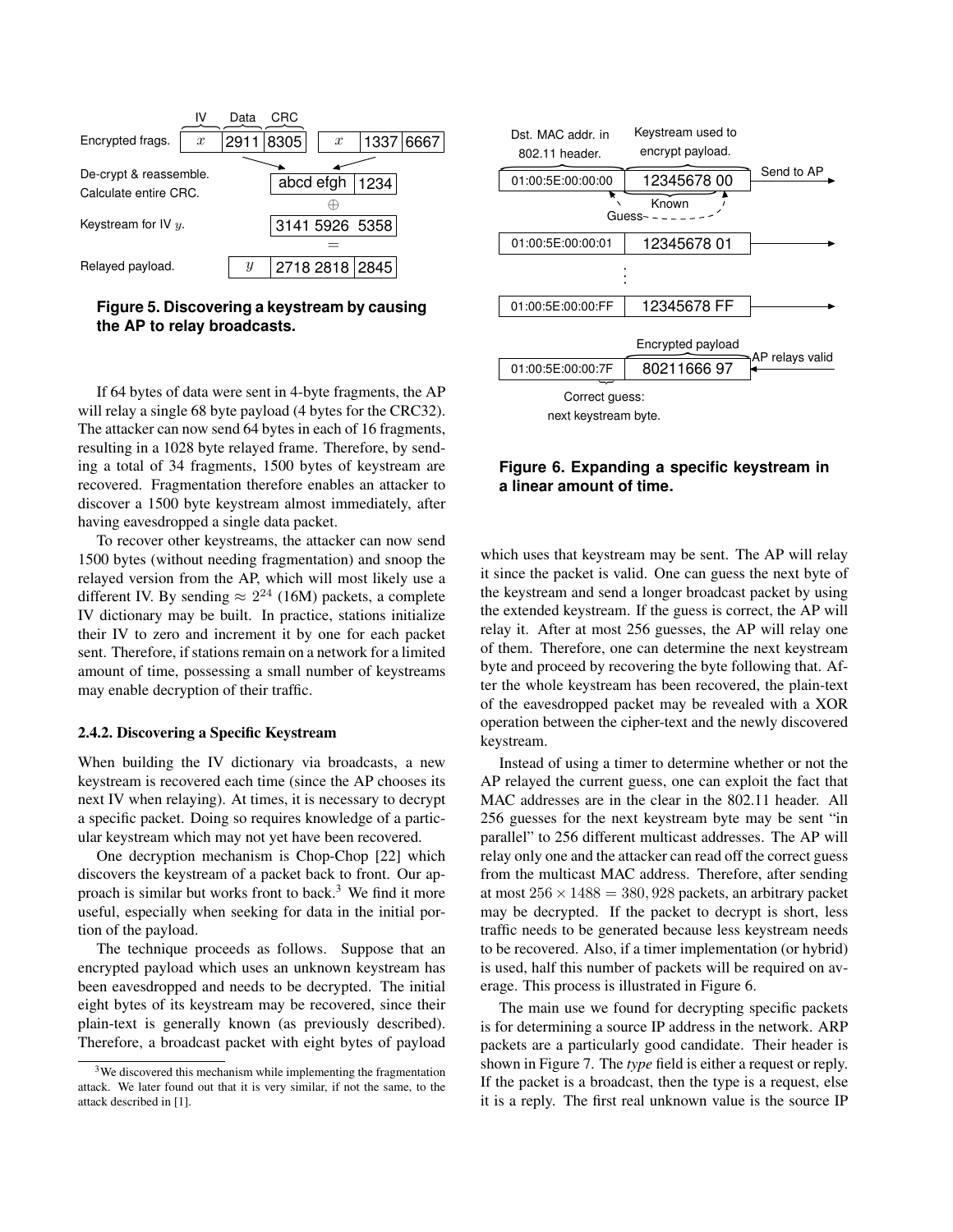| $\vert 0x00 \vert 0x01 \vert 0x08 \vert 0x00 \vert 0x06 \vert 0x04 \vert 0x00 \vert$ |                           |  |      |     |      | ?? |
|--------------------------------------------------------------------------------------|---------------------------|--|------|-----|------|----|
|                                                                                      | MAC type Net type MAC Net |  | len. | len | Type |    |

**Figure 7. Format of the ARP header. This header is followed by the source MAC and IP addresses.**

address, which follows the ARP header. Decrypting the first three bytes of the IP address will yield enough information for obtaining a source IP address. Therefore, after sending  $\frac{256\times3}{2}$  = 348 packets on average, the network address may be obtained. In practice, heuristics for common IP address ranges can further reduce this.

#### 2.4.3. Summary of Keystream Attacks

Fragmentation buys us fast keystream recovery and realtime Internet-based decryption. With fragmentation, a 1500 byte keystream may be recovered after sending 34 packets. If fragmentation were disabled, the same length keystream would be recovered after  $\frac{256 \times 1488}{2} = 190,464$  packets on average.

To decrypt by re-sending to the Internet, two packets (new IP header & original payload fragments) must be sent for each packet to be decrypted. To decrypt without Internet access would require  $\frac{256l}{2}$  packets on average, where l is the length of the packet. Thus, decrypting 1500 bytes would require  $\approx 190, 464$  packets instead of two (in the case that the AP is a router). Frequent re-keying might mitigate such linear decryption attacks, but if fragmentation is used, realtime decryption is possible. We present a summary of how one might attack networks without Internet connectivity:

- Requirements. Recover eight bytes of keystream. This may be easily achieved, as discussed, by eavesdropping a data packet.
- Expand Keystream. Send large broadcasts in multiple smaller 802.11 fragments. Eavesdrop the relayed broadcast from the AP and XOR the cipher-text with the clear-text in order to recover a larger keystream. Repeat the process until a 1500 byte keystream is recovered.
- Build IV Dictionary. Transmit 1500 byte broadcasts. The AP will most likely relay the data with a new IV. Recover the keystream for that IV and continue this process until all the keystreams have been recovered.
- Decrypt. If a packet uses a known IV, lookup its keystream in the dictionary and XOR it with the cipher-text. Otherwise, XOR the first eight bytes of that packet with the

known plain-text. Send 256 multicasts of nine bytes each, using a different guess for the ninth keystream byte. Use a different multicast address for each guess. Read the correct guess from the relayed multicast packet. Continue this process until the keystream for the whole packet has been recovered. The clear-text is obtained by a XOR with the keystream recovered.

## 2.5. IV Dictionary and Weak IV Attacks

The simplest way to enable receipt of arbitrary data is to build a dictionary of IVs and their corresponding keystreams by causing packets with known clear-text to be forwarded by the AP or by other wireless stations. The weak IV attack can also be performed on the gathered data to try and recover the key. In fact, recovering the key this way will usually take much less time than building a complete dictionary, but a small IV dictionary may still be effective if there are multiple stations on the wireless network using IVs from the same part of the IV space. Fragmentation is of no special assistance in performing either attack, other than quickly providing a means for sending arbitrary data.

The weak IV attack may only be performed after a large number ( $\approx$ 500,000–3,000,000) of data packets have been eavesdropped. A widespread optimization to the weak IV attack is replaying data in the hope of generating more traffic. We found that the ability to send arbitrary data can help achieve better results. The standard replay attack has two main problems. First, not all packets are "replayable"; many will not generate a response. Second, transmitting and receiving with the same wireless card is not always reliable, hence these attack implementations normally advise using two cards: one for replaying and the other for eavesdropping.

Being able to inject arbitrary data provides better ways for generating traffic in the network. A simple example is generating a broadcast ICMP echo request. If the LAN has many hosts, it is likely that our single request generates multiple replies.

If the network has Internet connectivity, an attacker might cause a remote controlled Internet host to flood the wireless network with UDP packets. This way, the attacker only needs to passively receive traffic on the wireless network, and can perform the attack with a single card. The only requirement is that the attacker needs to send an ARP and UDP packet once in a while to keep the router's ARP cache updated and to keep open firewall holes or the NAT (if applicable). The fragmentation attack provides the means to quickly bootstrap such a flood.

Another advantage is that the Internet host can flood using very small packets. The weak IV attack only uses the first few (1–3) bytes of payload. Sending a high volume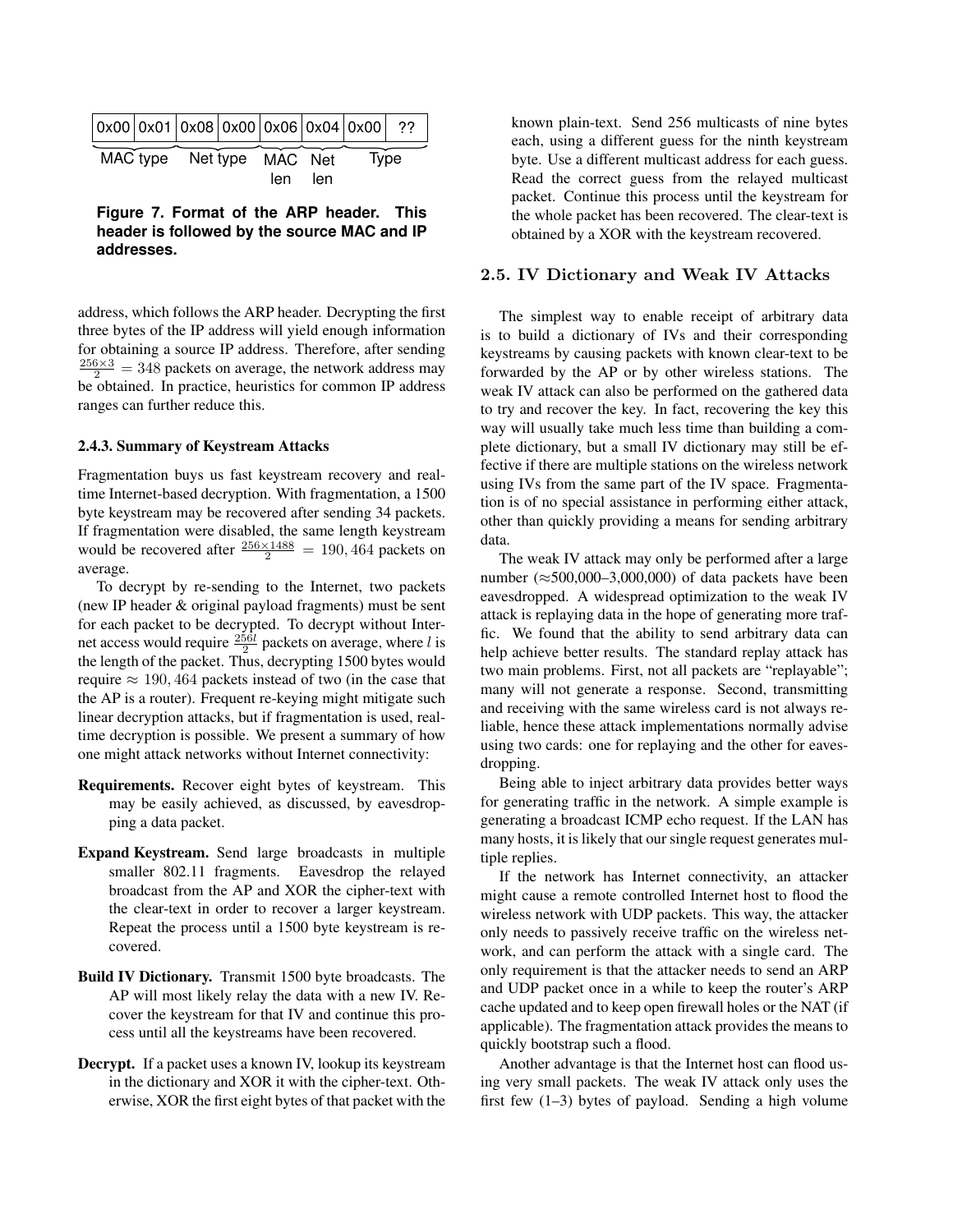of small packets thus speeds up the data collection process. Without flooding, it could take weeks before enough data is gathered—real wireless networks are often rather quiet. By doing a simple replay attack, it is possible to recover a key within hours. With our more elaborate flooding techniques, the attack may be further accelerated significantly.

If flooding from the Internet is used to build an IV dictionary, care must be taken with the *Time To Live* (TTL) field in the incoming packets. Attackers do not normally care too much about correctly decrypting the TTL value (and the IP checksum which depends on it) unless they wish to send packets with these IVs. However, should they care about this for some reason, they could use the keystream expansion technique for decrypting the TTL. Since the TTL value for a given route is normally constant (varies upon routing changes) an attacker needs to decrypt its value only once. Decrypting the TTL byte will require the transmission of  $\approx$  128 packets. By knowing the TTL, the attacker may calculate IP checksums and correctly recover the keystreams of future flooded packets. If the attacker is concerned about the TTL changing, he may verify it by periodically sending one packet—a broadcast using a recently discovered keystream. If the AP relays it, then the TTL did not change.

# 2.6. Summary of all Attacks

The attacks presented so far allow transmission and decryption of data on a WEP network. In all cases, after eavesdropping a single data frame, fragmentation enables immediate arbitrary data transmission. Furthermore, if the network has Internet connectivity, thanks to fragmentation it is possible to decrypt traffic in real-time. This was not possible with past attacks.

Decryption of frames, without the aid of fragmentation or an Internet host, may be achieved in linear time ( $\propto$  packet length). Each decrypted byte requires 128 packets to be sent on average. Putting all these techniques together, an attacker could attack a network in the following manner:

- 1. Eavesdrop a data packet.
- 2. Recover eight bytes of keystream by performing a XOR operation with the known plain-text. The IP or ARP variant of the known plain-text may be chosen based on the length of the eavesdropped packet. At this point, transmission of arbitrary data (up to 64 bytes) is possible via 802.11 fragmentation. IP fragmentation may be used for sending larger IP packets.
- 3. Recover 1500 bytes of keystream by sending large broadcasts in smaller fragments (requires the transmission of 34 packets). At this point, transmission of arbitrary data (of any length) is possible even without 802.11 fragmentation.
- 4. If an external communications channel is available, try to obtain the network's IP prefix and the router's MAC address directly. Attempt to re-send an eavesdropped data packet to a controlled Internet host by using fragmentation, a random source IP address, and assuming the AP is the router. The AP will decrypt the packet which is then received by the remote host, and returned to the attacker.
- 5. Otherwise, obtain the network's IP prefix by decrypting the IP address in a packet by using the linear keystream expansion technique. It requires the transmission of  $\approx$  384 packets if an ARP packet has been eavesdropped.

It is now possible to communicate with hosts on the LAN.

- 6. Obtain the router's MAC address. This is only necessary if communication with the Internet is required:
	- Try using the AP's MAC address. Many APs are routers.
	- Try the most popular MAC address seen.
	- Send an ARP request for the IP address ending in ".1" (use heuristics). Intercept the ARP reply (if any) and read the MAC address off the 802.11 header (in clear-text).
	- Send a DHCP request and decrypt the response (if any) by using the linear keystream expansion technique.

It is now possible to communicate with the Internet.

- 7. Decrypt "interesting" data.
	- If Internet connectivity has been established, resend data to the Internet buddy. Data packets may now be decrypted in real-time, with an overhead of sending two packets: an 802.11 fragment containing an IP header followed by another fragment with the original encrypted payload.
	- If the Internet is unavailable, use the linear keystream expansion technique. For each byte to decrypt, the overhead is sending 128 packets on average.
- 8. Generate traffic in the network. For example, instruct the Internet buddy to flood the wireless network or send broadcast ICMPs.
	- Build an IV dictionary.
	- Perform the weak IV attack.

Data which uses an IV present in the dictionary may be decrypted without additional overhead. The weak IV attack will eventually reveal the WEP key.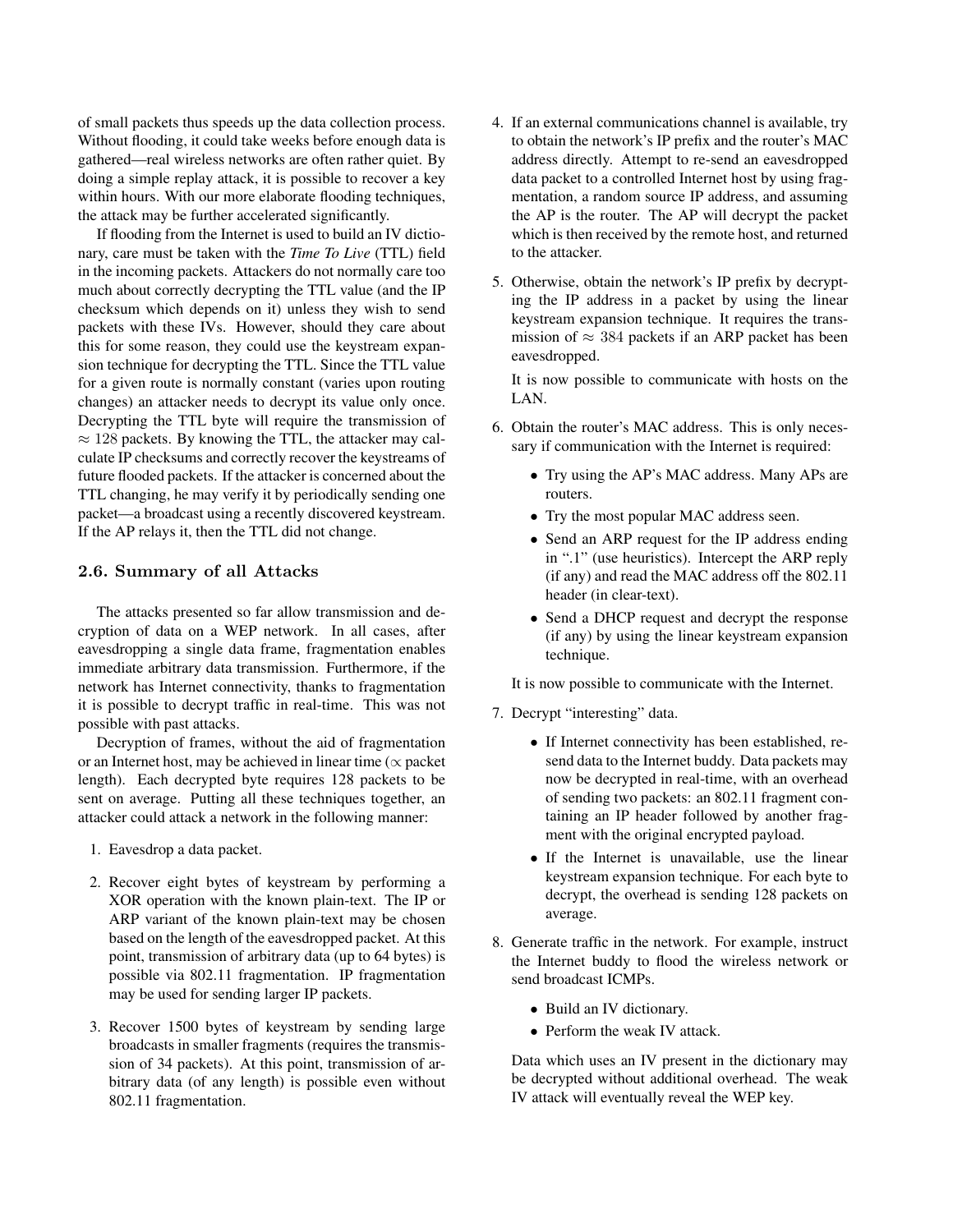# 3. Implementation

Like all other WEP attacks, this particular one seems great in theory. However, we were keen to see if it worked in practice. The main hurdle was to determine whether the hardware available on the market would allow the sending of raw 802.11 frames. It is well known that many wireless cards support the commonly called "monitor mode" which allows the driver to read all raw 802.11 frames. It is less obvious how to inject data.

# 3.1. Prism2-based cards

The first attempt was made using Intersil Prism2 cards [20]. These have a mode for creating an AP in software. The kernel is responsible for sending management frames and encapsulating data frames—exactly what is needed for this attack. The airjack [25] driver for Linux uses this mode to allow a user to inject raw 802.11 frames and receive traffic concurrently. Unfortunately, after experimentation, it became clear that the Prism2 firmware changes some fields in the 802.11 header before transmission, including the sequence and fragment number.

There is, however, a work-around for this problem, mentioned briefly by Bellardo *et al.* [4]. Prism2 cards have an auxiliary (AUX) debug port which provides raw access to the card's memory. The basic idea is to queue the packet in the normal way for transmission and locate its header via the AUX port. Just after instructing the card to transmit, one can busy wait reading a header byte (such as the *duration*) through the AUX port until it is modified. At that point, the firmware has done its processing and is about to send the packet off to the radio. Just before it is able to transmit the packet physically, the modified packet header bytes can be re-written via the AUX port. This is a race condition which is virtually always won in practice.

Our implementation was for the FreeBSD wi driver. We implemented the  $\arctan z$  functionality and also the AUX overwriting. There were also other subtle aspects which were encountered and needed to be resolved. For example, the More Fragments bit needs to be set only when the overwrite is performed and not when the packet is first queued. Another issue is that when the WEP bit is set, it is cleared after the firmware processing although the packet does indeed get transmitted using WEP. However, it is important not to set the WEP bit when performing the re-write or the card will not transmit. Obviously none of this is documented which caused the authors to have great fun.

The main limitation with our Prism2 implementation has to do with the fact that reception is difficult immediately after transmission. For example it is not possible to receive the 802.11 ACKs after each fragment is sent, reducing the reliability of the attack in noisy environments.

# 3.2. Atheros-based cards

Atheros [3] cards are mostly software radios, making them ideal for packet injection. We modified the FreeBSD ath driver in order to allow the sending and reception of raw frames. Reception is easily achieved by simply changing the RX filter to accept all frames, including control frames. Control frames turn out to be very useful since the card is able to see ACKs for data being sent, making it possible to implement re-transmissions in the attack.

Atheros will readily send out WEP fragments. It does mangle the fragment and sequence number, but the fix is simpler than with Prism2—the packet needs to be queued with a type of '2' (which indicates PS-Poll frames). In order to eliminate re-transmissions from the firmware, a flag indicating that the packet requires no ACKs exists.

The only limitation with our Atheros implementation is its inability to send ACKs in time. The temporary workaround is to connect another wireless card and use its MAC address while performing the attack. Its firmware will automatically respond to data packets with ACKs.

#### 3.3. Proof of Concept: wesside

We implemented a proof-of-concept tool called wesside [6]. Its main purpose is to recover the WEP key, since we felt that was the long-term objective of most attackers, although we have already demonstrated that it is possible to decrypt traffic even without such knowledge. The tool will therefore use the fragmentation attack for generating a high volume of traffic in order to speed up the weak IV attack. When launched with no command line arguments, it does the following:

- 1. Channel hops looking for a WEP network.
- 2. It then tries to authenticate and associate. If authentication fails, it attempts to find a MAC address to spoof by eavesdropping associated clients.
- 3. After it eavesdrops a single data packet, it discovers at least 128 bytes of keystream by sending out larger broadcasts and intercepting the relayed packets.
- 4. After it eavesdrops an ARP request, it decrypts the IP address by guessing the next four bytes of the keystream using multicast frames.
- 5. It floods the network with ARP requests for the decrypted IP address.
- 6. It launches aircrack [12] (v2.1) every 100,000 packets captured for one minute and attempts to decrypt the key. If 3,000,000 packets have been captured so far, the cracking time is increased to ten minutes and cracking is started every 1,000,000 packets.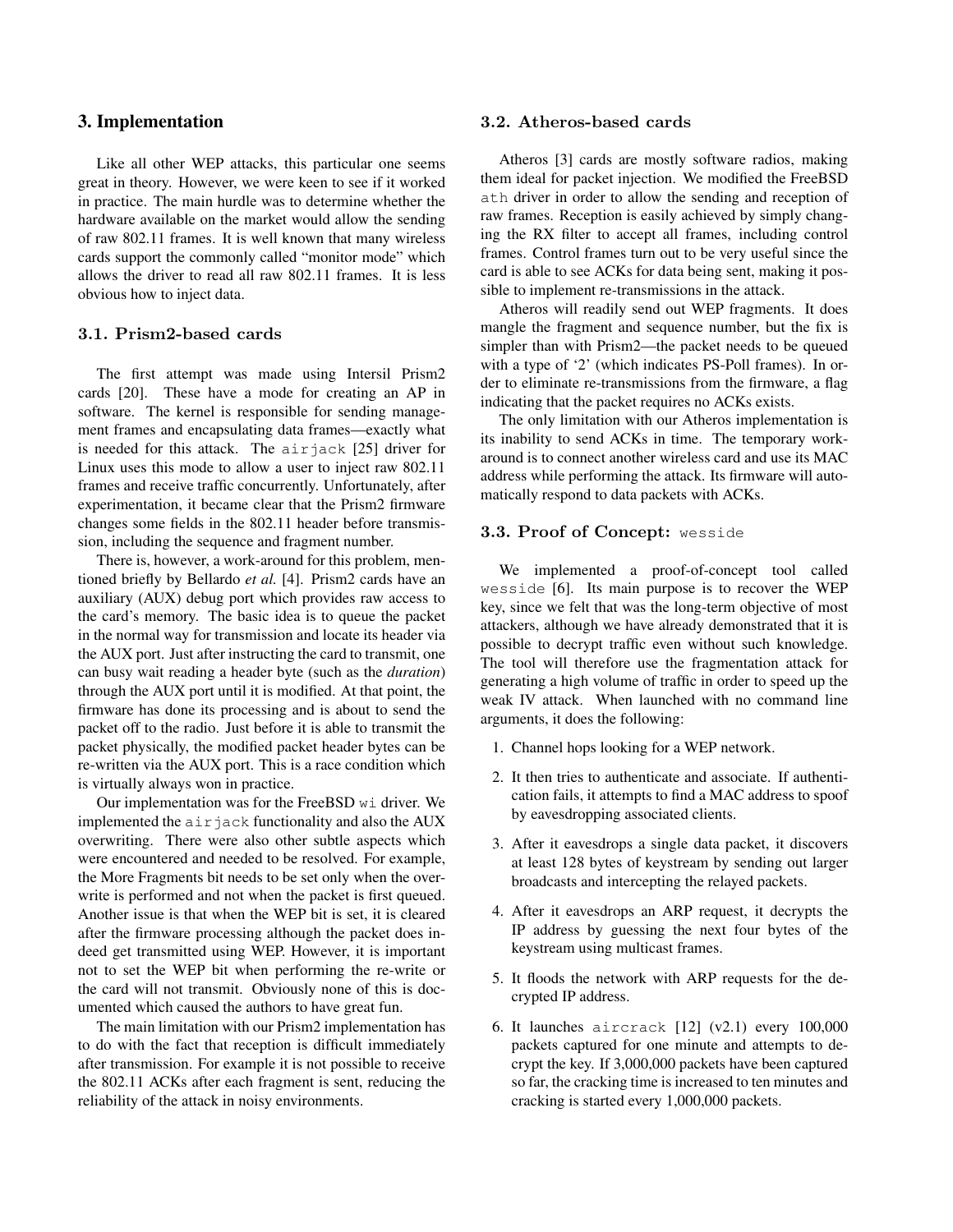The tool could be much smarter, and it is, but only when launched with at least one command line argument: the IP address of an Internet host. The tool acts as described previously but with the following differences.

First, the address of the router is discovered. After the IP network address is decrypted, an ARP request for the IP address terminating with ".1" is sent and the reply is waited for (the tool assumes this will be the router). Although the ARP response is encrypted, the MAC address of the router is all we need, and this is in clear-text in the 802.11 header. The IP address ending in ".123" is assigned to the attacker. A full "product" could use smarter heuristics, but these are sufficient for a proof-of-concept and actually work in most cases. As he can send traffic, the dedicated attacker might send a DHCP request and decrypt the response via the keystream expansion technique.

Next, a pathway into the network from outside is opened. After the MAC address of the router is obtained, a UDP packet to the Internet host is sent every five seconds to open a hole in any firewall or NAT. ARP requests also continue to be sent to maintain the attacker's IP address in the router's ARP cache. This allows IP traffic to be forwarded back to the attacker. Finally, depending on the attacker's choice, the Internet host may either send short packets to perform the weak IV key attack, or it may send long packets to build a keystream dictionary.

The tool also binds to a TAP interface in order to implement the dictionary attack. A TAP interface is a virtual network interface, normally used by VPN software. If the user transmits via the TAP interface, wesside will encrypt the data using a known keystream and transmit it to the wireless network. If data with a known IV (an IV which has an entry in the dictionary) traverses the network, our tool will decrypt the packet and originate it from the TAP interface. This mechanism allows the attacker to use the wireless network (without knowing the key) as if it were connected via the TAP network interface. Transmission will always be possible although decryption is limited by the number of entries in the IV dictionary and their popularity.

#### 3.3.1. Missing Enhancements

Only a limited subset of the attacks we described have been implemented in wesside. Our primary goal was to explore the complexity of building a fully automatic tool and its efficiency in recovering the key of a WEP network.

In fact, the attacks we believe to be the most dangerous and cunning are missing. For example there is no builtin support for decrypting data by re-sending it to the Internet. We tested this attack separately. An implementation could be built once again by using TAP interfaces. Transmission is achieved just like in wesside. For decryption, all data packets (or those which match a filter) on the wireless network may be re-sent to the Internet. If the attacker has an external Internet connection, his buddy may forward the data back to him. The data may then be originated from the TAP interface, just as if it were decrypted by using the IV dictionary. The TAP interface will look exactly like a normal wireless interface, although no WEP key is required.

The other main attack which is not directly available to the user is decryption via keystream expansion, although there is an API for it, as wesside uses it internally. Because of the nature of the attack ( $\approx$  128 packets sent per byte decrypted) filters are necessary in order to decrypt only very specific data packets which look "interesting". Decryption using this technique takes under five minutes per packet.

The only keystream based attack implemented is the dictionary attack. The main reason for including this attack was to explore how usable its implementation would be. Thanks to TAP interfaces and making wesside act in a similar way to a VPN client, the resulting implementation turned out to be very simple to use.

# 4. Evaluation

In this section, we show the performance that may be achieved when using wesside. This is important, as it establishes the degree to which real networks will be vulnerable. The extent to which the fragmentation attack is a serious threat in practice will be evident from the results.

Our tests use common everyday hardware. The setup for all the experiments uses a Linksys WRT54G AP. The "attacking" host is a Pentium IV 2.4GHz laptop with 512MB RAM and an Atheros 802.11g card. The "Internet" host is an old Celeron 400MHz laptop with 200MB RAM. This setup is best-case in terms of connectivity with the "Internet" since the flood host is connected via Ethernet to the WAN port, effectively having a 100Mbit/s connection. When presenting the results, we will calculate how much bandwidth is actually being used in order to demonstrate that this throughput could be achieved on most real Internet links.

In all cases, once the wesside tool is started, a *single* ARP request is generated by a host attached to the LAN port of the AP. This is the requirement to bootstrap the fragmentation attack. Although any packet type will allow keystream determination, IP discovery has only been implemented on ARP packets and for that reason such a packet is generated. This requirement does not distort results too much, as IP packet headers (and thus the source address) may be decrypted in the same way as ARP packets, without taking too long. Also, the tool could force a wireless client to disconnect by spoofing a de-authentication management frame. When the client (automatically) re-associates, it will most likely send an ARP request for its router.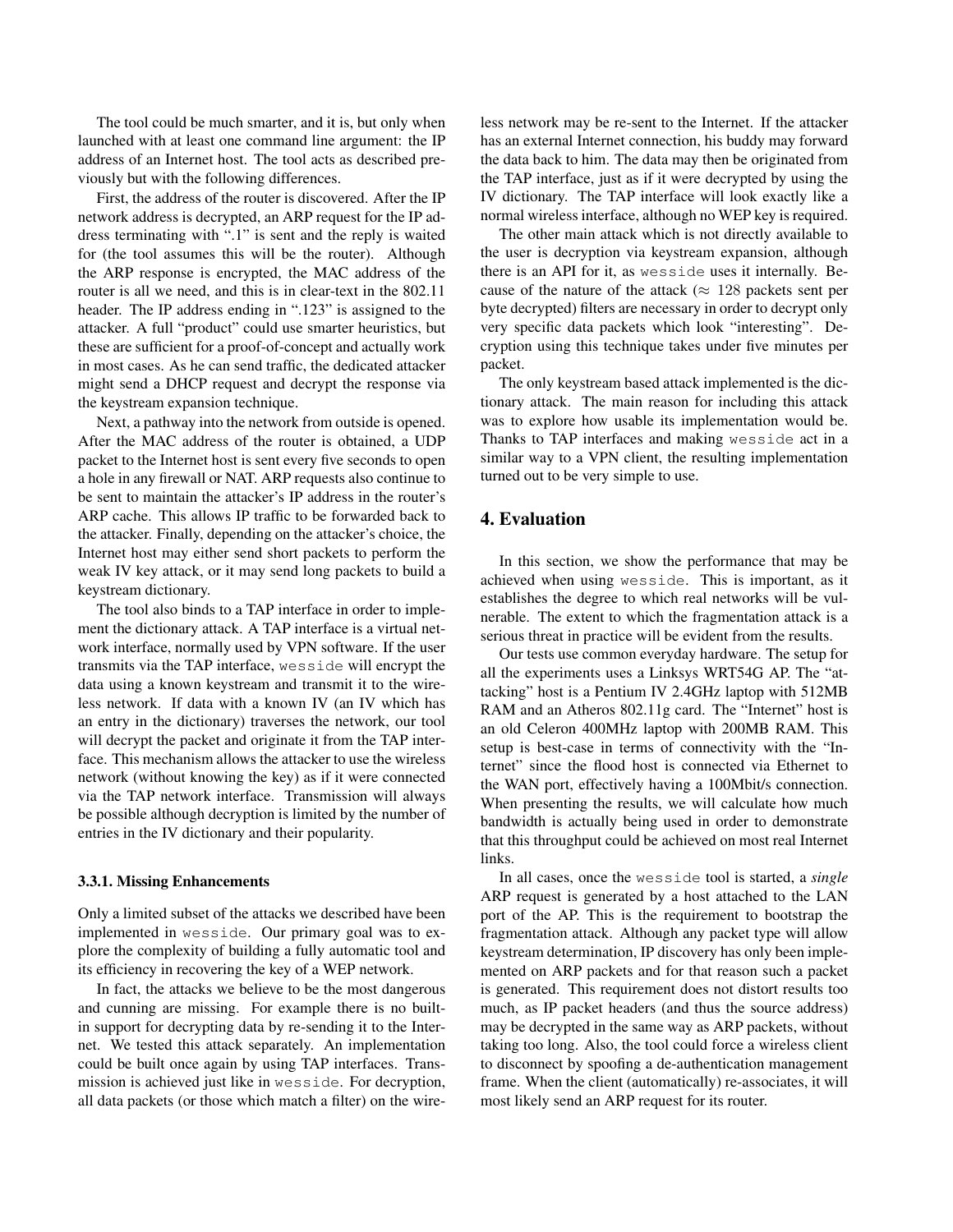The efficiency of wesside is measured in two stages. The first stage is bootstrapping, which involves recovering a keystream and determining the network parameters and configuration before flooding may commence. The metric used in this stage is time—the quicker the better.

The second part of the attack either involves cracking the key, building a dictionary, or both. In all cases, the more data packets received, the better. For this part of the attack, the metric used is packets received per second.

#### 4.1. Bootstrap speed

The bootstrap of the attack includes determining a keystream, determining an IP and determining the router's MAC address. All of this is independent of the key size and its complexity, since no attacks are being performed on the key scheduling algorithm. Thus, the metric obtained for the bootstrapping procedure should be very similar across all networks and configurations.

The results are as follows. From when the first data packet is eavesdropped, it takes one second to determine 144 bytes of keystream (using the broadcast-relay technique with fragments) for the IV the AP used in relaying the packet. For revealing 1500 bytes of keystream, it takes less than two seconds. It takes about six seconds to decrypt a single byte of the IP address in a packet which uses an unknown IV (using the multicast-guess technique) and less than 30 seconds to decrypt the whole IP address. Finally, determining the router's MAC address takes less than a second if it has an IP address ending with ".1". This will work in many cases. Another way of instantly forwarding packets would be to use the AP's MAC address as a destination often APs are also routers.

In short, after having eavesdropped a single ARP packet, it takes less than a minute for an attacker to be able to transmit any data and determine an IP address on a WEP wireless network. This metric is quite network independent as no assumptions are being made about the WEP key. In the next section, we describe how much traffic we were able to generate on a network after the bootstrap of the fragmentation attack has been completed.

### 4.2. Flood rate

The are two main ways in which a network may be flooded. First, we can send ARP requests. This emulates the simple ARP replay attack, which is good for establishing a baseline for comparison. Alternatively, we can flood from an Internet-connected host, which this tool makes possible. From an Internet host, we have the choice of flooding using short packets, which is useful for the weak IV attack, or flooding using MTU sized packets, which are useful for both building a dictionary and for weak IV attacks. How-

| Traffic source                      | $\approx$ p/s |
|-------------------------------------|---------------|
| Local 802.11b client FTP download.  | 150           |
| ARP replay-like attack.             | 350           |
| Internet flood (short packets).     | 1200          |
| Internet flood (MTU sized packets). | 250           |
|                                     |               |

**Table 2. Approximate packet rates reached with different traffic sources.**

ever, the packet rate will be lower with larger packets. The results of our experiments, summarized in Table 2, are as follows.

- The simple replay attack can generate  $\approx 350$  unique (no re-transmissions) packets per second.
- When Internet-flooding using small packets, the maximum sustainable rate was  $\approx 1200$  p/s. These are UDP packets with 5 bytes of data, so each packet will be be 47 bytes in size (including Ethernet header). Thus the Internet traffic required to support this rate is approximately 440 Kb/s, which is an achievable downstream on a typical ADSL link.
- When Internet-flooding using MTU-sized packets for populating the dictionary, we can sustain a rate of  $\approx$  250 p/s. This corresponds to a data rate of 2.8 Mb/s, which is not always feasible. Such a data rate would yield a full dictionary in  $\approx$  17 hours. Lower link speeds would increase the time to construct the dictionary proportionately.

If the Internet link is slow, it may still be possible to obtain high flood rates. For example, the Internet host may send ICMP echo requests to a client on the wireless LAN. This will amplify the traffic by a factor of three—the AP relays the request to the client, the client replies and the AP relays the client's reply. Another technique would be sending broadcast or multicast ICMP echo requests on the local network. A single request can cause many replies, especially on large networks. Simple replay attacks cannot benefit from these methods.

### 4.3. Cracking time

Although key cracking using the weak IV attack is not the main purpose of this work, some results are presented here. Initially, all cracking is run for less than one minute and with the default "fudge" factor (the breadth with which the key is searched amongst the possible candidates) of two. Cracking is attempted every 100,000 packets captured. After three million packets have been captured, the cracking time is increased to ten minutes and cracking occurs every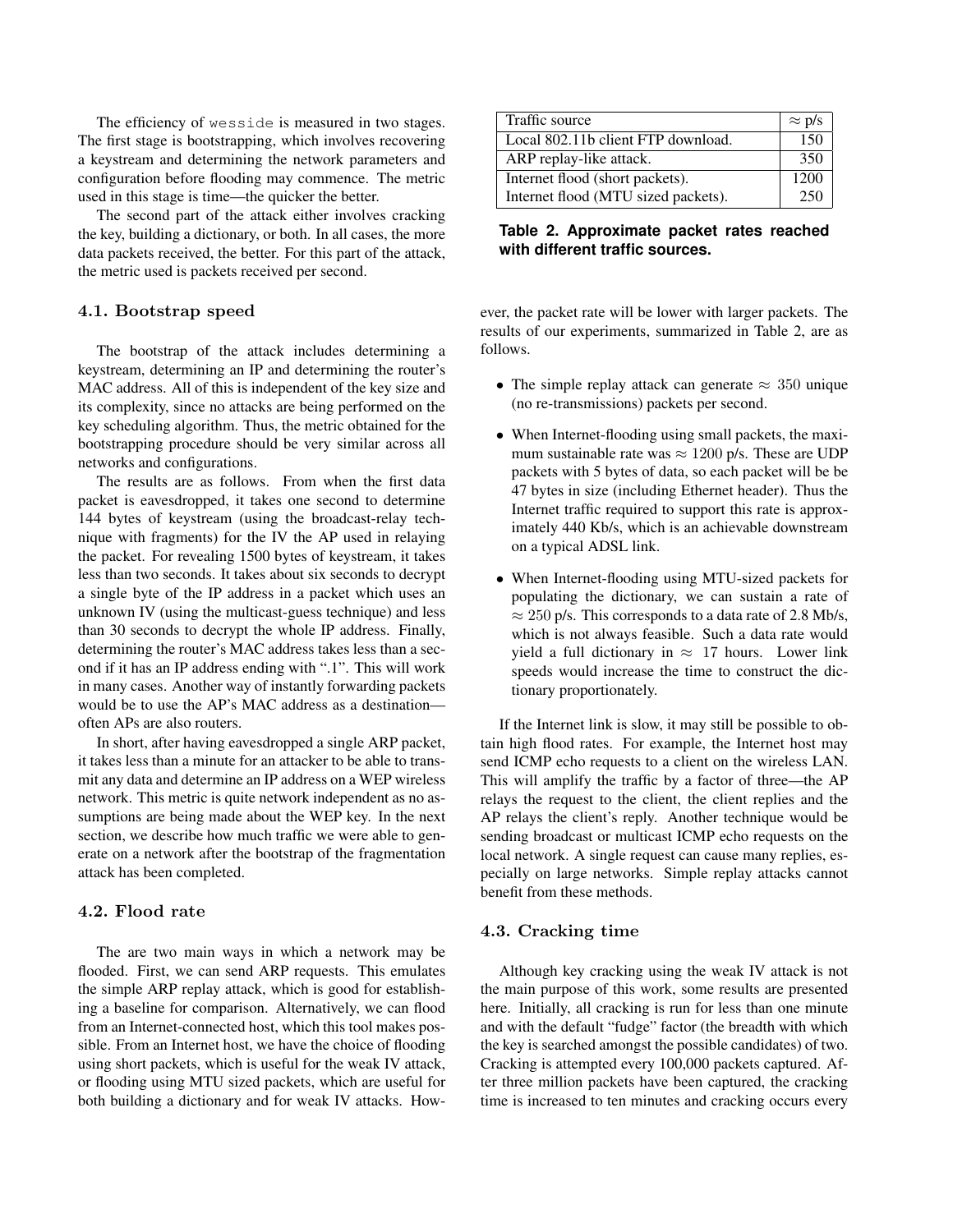

**Figure 8. Cumulative distribution of packets required for cracking 40 bit (left plot) and 104 bit keys.**

million packets because, as the number of packets increases, the time to load the cracking process and perform the calculations increases. Therefore, it is not sensible to crack for only one minute when a very large number of packets had to be processed.

To obtain a larger data set, we developed a simulator. It generates packets with IVs starting at zero, and initiates key cracking periodically as described earlier. For the results to be realistic, the simulator had to perform weak IV filtering just as our test AP did. After some experimentation, we discovered that the Linksys AP skips IVs according to the filter present in BSD airtools [14].

The results of these simulations are displayed in Figure 8, with label "Linear IV generator". With 40-bit keys, the median number of packets required to crack the key is one million. With two million packets, 80% of the 40-bit keys could be obtained. When cracking 104-bit keys, one would expect to need five million packets, with 80% of the 104-bit keys obtainable after ten million packets received. The plot for 104-bit keys contains evident steps after three million packets. This is because we model wesside's behavior of initially attempting to crack the key every 100,000 packets, but after three million packets have been received, only attempting to crack the key every million packets.

The attack time (top axis) is estimated by dividing the number of packets required by the 1200 p/s flood rate figure. The key cracking time is also included in this value—ten minutes when more than three million packets are needed, one minute otherwise. According to the simulator, 50% of the 40-bit keys are obtained in under 15 minutes, and half of the 104-bit keys are recovered in less than 80 minutes.

An interesting result emerged when we changed the simulator to explore the behavior if IVs are chosen randomly, which might have been a potential workaround for the dictionary attack. This is shown in Figure 8, under the label "Random IV generator". It is clear that choosing random IVs greatly assists the cracking process. This is because weak IVs are scattered in clusters across the IV space, and so a random strategy provides more varied usable statistics than an incremental strategy.

We believe it should be possible to exploit this effect by causing both the AP *and* the clients to generate traffic. Assuming that the IV counters of the stations are at different phases, the packets generated will cover a larger distribution of IVs and speed up the cracking process. From a key recovery perspective, the most effective way of flooding may be generating local ICMP echos to broadcast or multicast addresses—all stations should generate a reply. Therefore, the distribution of packets required for recovering a key in practice probably lies somewhere between the two curves generated by our simulator, posing even a greater threat than the results we are presenting.

To validate our simulation results, we cracked real keys on our AP using wesside. The curves with labels "real life" in Figure 8 show the results, which indeed closely follow the simulation curves. From the 128-bit plot, it is evident that cracking keys in real-life requires fewer packets. We believe that this difference is due in part to packet loss wesside sees more of the IV space for the same number of packets received than the simulator sees. Covering more IV space, even with missing packets, is a better strategy because of the clustering of weak IVs. Also the x-axis under reports slightly in the real-world case, as some additional packets are received while the cracking process loads data.

## 4.4. IP Redirection Experience

We also separately implemented decryption using the AP to graft a new IP header onto the front of an eavesdropped packet. The AP successfully decrypts the eavesdropped data, allowing the now clear-text packet to be forwarded to an Internet host. This technique works perfectly. In fact, we expected we might also have to add a TCP, UDP or ICMP header in the first fragment to satisfy the NAT in the AP, but this proved unnecessary with the WRT54G base station, which happily forwarded the packets anyway. A proper external firewall might restrict such traffic at some corporate sites, necessitating the addition of extra transport headers to allow this attack to succeed.

As IP redirection is performed without needing to know-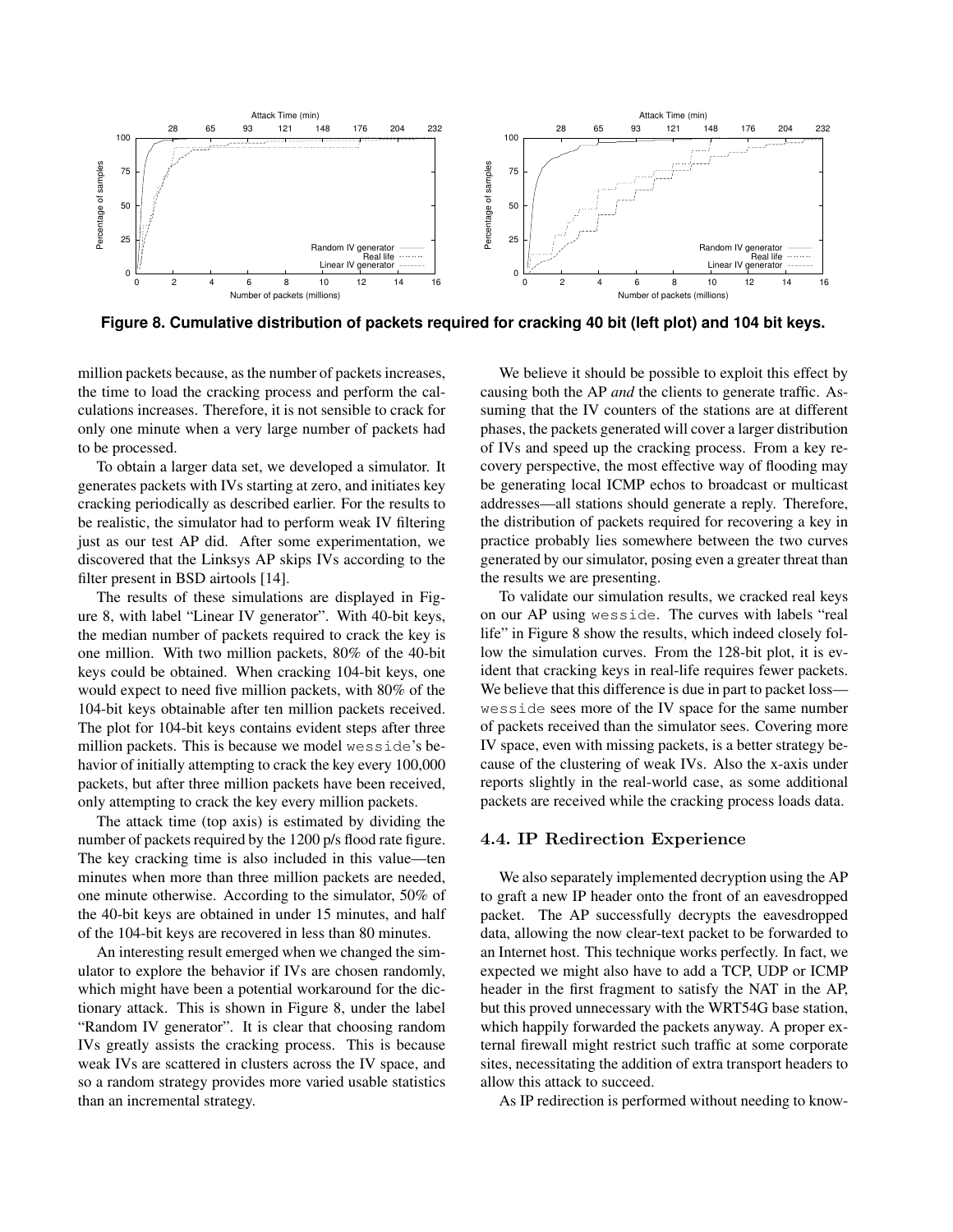ing either the WEP key or the keystream for a specific IV, it may occur immediately. Thus, solutions which frequently re-key WEP are still vulnerable. This is the most serious threat that the fragmentation attack poses to WEP. Even though a 104-bit WEP key can be recovered in a couple of hours, a dedicated attacker may be able to decrypt traffic immediately.

# 5. Lessons

The WEP fiasco is a good example of how things can go wrong in the real world when the guidelines that theory teaches us are not followed. For example, preventing keystream re-use really does matter. If it is not prevented, it is possible to build a dictionary of keystreams and decrypt future traffic. Furthermore, it might be possible to use such a keystream to inject data. If a keystream could not be re-used in WEP, all the keystream based attacks presented would not apply, and it would not be possible to replay data.

It is well known that a strong message integrity check is a must, in order to avoid the possibility of forging messages [7]. The keystream expansion techniques would not be feasible if WEP messages included such a check rather than the simple 32-bit CRC.

Fragmentation is used in three ways in our attacks: to transmit arbitrary data, to expand few bytes of known keystream into an entire MTU, and to graft a new header onto an eavesdropped packet while using the AP to decrypt it. Preventing keystream re-use would prevent all of these. However, relying on a single defense is never ideal, as it only takes one oversight for the entire system to fail. A message integrity check that depends on the key as well as the fragment contents would also be effective against these specific attacks. However there might still be a risk of replay attacks that spliced together replayed fragments from different packets. Thus, an integrity check used to bind fragments together into a packet would also be needed. This too should be obvious though—it is the integrity of a packet that matters, not of an isolated fragment.

Finally, the key lesson is that the security of a protocol must be designed in the context of the protocol itself. We showed how a networking property of the 802.11 protocol, namely fragmentation, could be used to break 802.11's cryptography. The system must be seen as a whole—its security must not be designed in an isolated manner.

WEP is also a good example of how attacks evolve and mature over time. If the threat was eliminated when early researchers discovered WEP's flaws, there would not be issues today. Instead, because of the perceived impracticality of early attacks, WEP remained widespread. Getting rid of it now is much more difficult than it was in 2000, simply because there are many more networks today.

Walker's and Simon's attacks on keystream re-use were

never considered a threat. A year later, Arbaugh, and Borisov *et al.* resurrected those attacks by noting the vulnerability in Shared Key authentication. With the weak IV attack, Fluhrer *et al.* resurrected Wagner's weak RC4 keys of 1995. In 2004, the high probability weak IVs went public and resurrected the Fluhrer *et al.* attack. Today, we resurrect the 2000 keystream re-use attacks once more. What will happen? Will vendors disable fragmentation? We presented a linear keystream expansion technique which is independent of fragmentation. Will vendors disable short packets? Chop-chop can be performed by decrypting from the tail of the packet. There may well be other approaches, perhaps already in use but not publicized. WEP is fundamentally flawed and needs to be totally abandoned rather trying to win a cat and mouse chase.

# 6. Conclusions

The fragmentation attack proves to be highly practical. From the point where an encrypted packet is eavesdropped, it takes less than a minute to bootstrap to the point where an attacker can send MTU-sized packets and know the IP address range for the local subnet. From this moment, he can redirect encrypted traffic to a host on the Internet, using the AP to decrypt the traffic. From the point of view of secrecy, the wireless network is already completely compromised.

If the ability to receive traffic via the network is also needed, active attacks bootstrapped using the fragmentation attack will recover 40-bit WEP keys in perhaps fifteen minutes and 104-bit WEP keys in an hour or two. WEP networks with low traffic were considered to be "safe" since it would require an attacker to wait many hours, perhaps days, before the key could be recovered. Similarly, solutions which frequently re-key WEP were thought sufficient since the attacker does not have enough time, even by replaying data, to recover the key before it changes. With our attack however, even in such conditions, traffic may still be injected and redirected almost instantly after a single data packet traverses the network. We believe that the fragmentation attack was the final missing link in providing an efficient and practical mechanism for breaking WEP.

Many lessons have already been learned from WEP's problems. For example, WPA's *Message Integrity Check*, a cryptographic hash function which depends on the key and payload, and its mandatory use of the IV as a sequence number provide improved protection against the sort of packet modification and replay attacks used in the fragmentation attack. In WPA, keystreams may not be re-used even when the IV space wraps, since a re-key will occur in that moment.

However, the interaction between fragmentation and encryption has not been widely discussed. In particular, some simple changes to WEP would have made this attack much